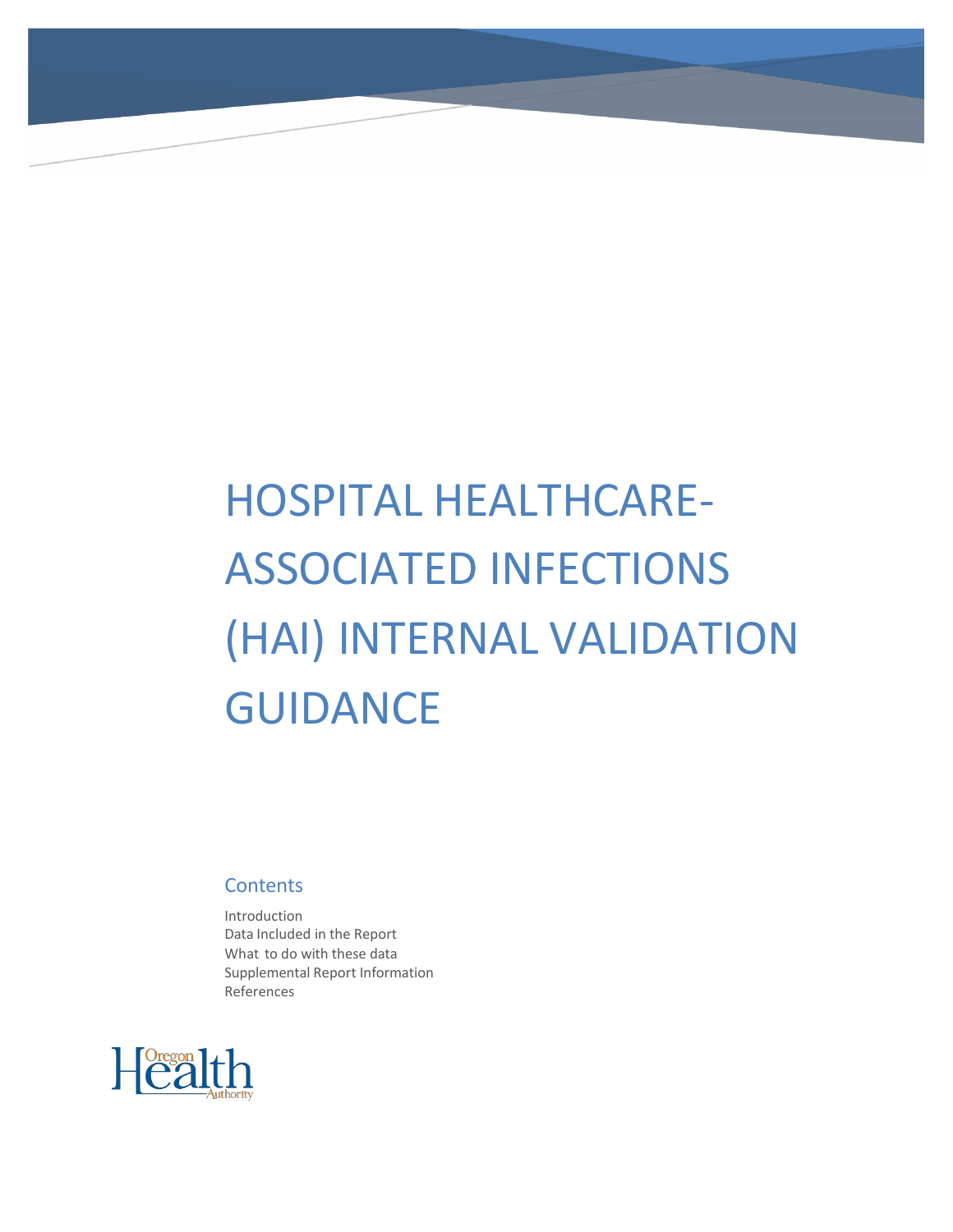

## INTRODUCTION

Each facility has received an Excel workbook report of the 2018 healthcare-associated infections (HAI) data the facility reported to the Oregon Health Authority (OHA) via the National Healthcare Safety Network (NHSN). A portion of these data will be reported publicly on the OHA website. This guidance will explain what data are included in the Excel workbook report, how the report can be used to improve data quality, and how to interpret the report. Please note that the report has not been formatted for printing.

Each facility should review the report and guidance and submit corrections to NHSN by the date provided by the HAI Program. Final data will be emailed back to the facility. Thank you for participating in this review, as it helps OHA provide high-quality publicly reported data.

With questions or for help reviewing data, please contact Roza Tammer at [roza.p.tammer@state.or.us](mailto:roza.p.tammer@state.or.us) or (971) 673-1074.

# DATA INCLUDED IN THE REPORT

The HAI Program has provided the date on which data for this report were exported from NHSN. Any changes made in NHSN after this date may not be reflected in the report.

Annual data are presented as standardized infection ratios (SIR) for the calendar year, based on the updated 2015 NHSN baseline.<sup>i</sup> Worksheets including monthly data and line listings are also included.

Please note that this guidance document is organized according to the format of the Excel workbook we provide. However, you may still find this information to be helpful when resolving general troubleshooting questions.

## DATA IN THE EXCEL WORKBOOK ARE ORGANIZED ON LABELED WORKSHEETS

The worksheets include

- Number of hospital beds and infection preventionists
- Unresolved NHSN alerts
- 2018 reporting exemptions
- Data reported by HAI measure
	- o Central line-associated bloodstream infections (CLABSI)
	- o Catheter-associated urinary tract infections (CAUTI)
	- o Laboratory-identified *Clostridium difficile* infections (CDI LabID Event)
	- o Laboratory-Identified Methicillin-Resistant *Staphylococcus aureus* bloodstream infections (MRSA BSI LabID Event)
	- $\circ$  Surgical site infections (SSI) following
		- Coronary artery bypass graft with chest and donor site incisions (CBGB)
		- Colon surgery (COLO)
		- Hip prosthesis (HPRO)
		- Abdominal hysterectomy (HYST)
		- Knee prosthesis (KPRO)
		- Laminectomy (LAM)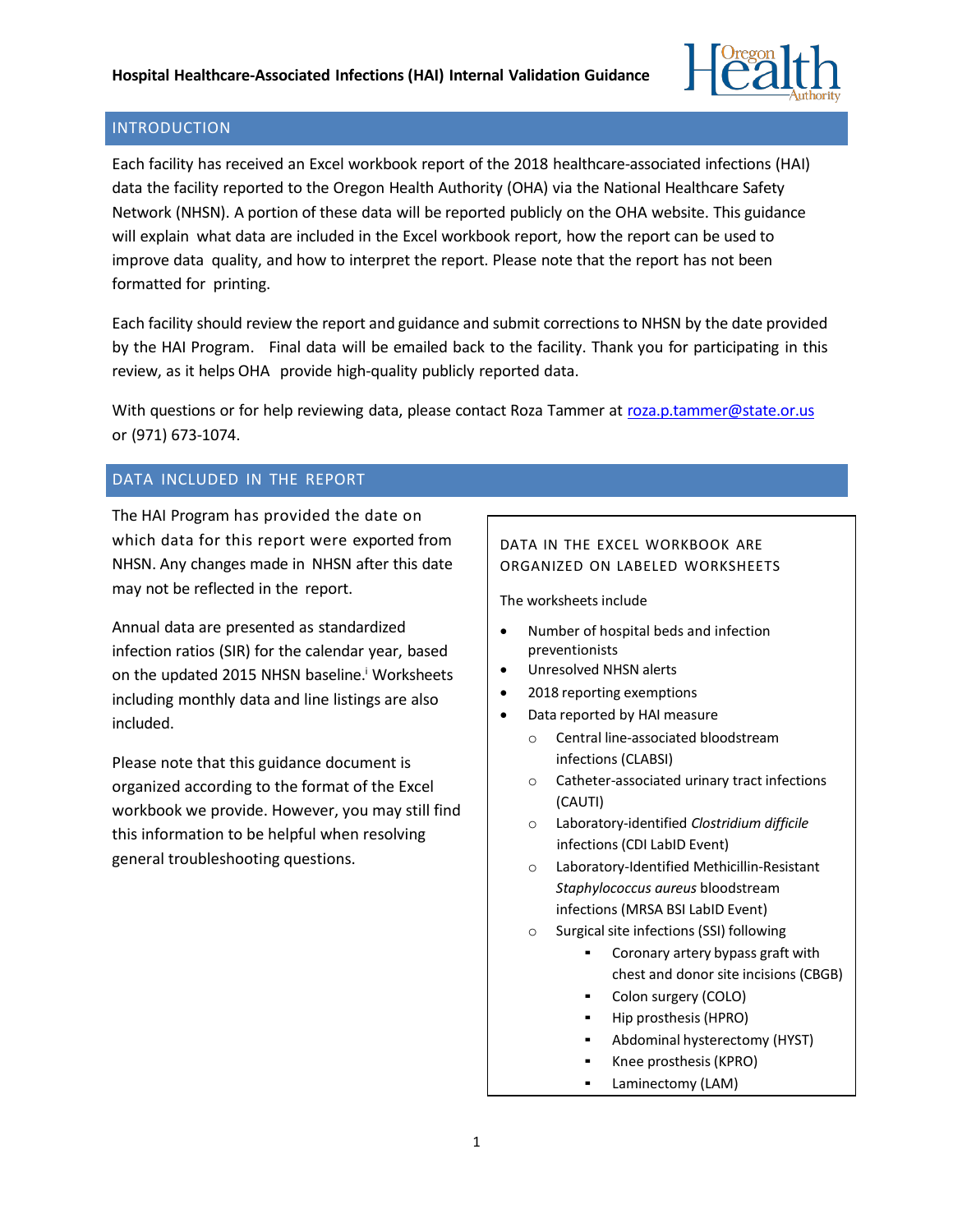

## WHAT TO DO WITH THESE DATA

Checkboxes are provided to facilitate the data validation process.

#### UNRESOLVED ALERTS

□ Review and address all unresolved alerts.<sup>ii iii</sup> Reviewing alerts in the NHSN system will give more detailed information and options to resolve many of these alerts. Please note that your report will only include alerts for data that are required to be reported to OHA.

| Alert name                                           | Description                                                                                                                                                                              | Module                                         | Action to take within NHSN                                                                                                                                                                                                                                                                                                      |
|------------------------------------------------------|------------------------------------------------------------------------------------------------------------------------------------------------------------------------------------------|------------------------------------------------|---------------------------------------------------------------------------------------------------------------------------------------------------------------------------------------------------------------------------------------------------------------------------------------------------------------------------------|
| Conferred<br>rights not<br>accepted                  | The most recent Confer Rights<br>template to one or more group<br>have not been accepted                                                                                                 | <b>Not</b><br>applicable                       | Click the "Group" option in the blue navigation bar. Any<br>group whose template has yet to be accepted will show<br>as "Not Accepted" under "Status." Click the group name<br>to view the new template and accept proposed data<br>rights.                                                                                     |
| Incomplete<br>events                                 | One or more events have<br>missing data elements in<br>required fields                                                                                                                   | Device-<br>associated<br>(DA),<br>MDRO/CDI     | Each incomplete event can be resolved directly in the<br>alert tab by entering the missing information and clicking<br>"Save."                                                                                                                                                                                                  |
| Missing<br>events                                    | No events were reported into<br>NHSN for a given month, but<br>the facility has not indicated in<br>the summary data that there<br>were no events to report (by<br>clicking "No Events") | DA,<br>MDRO/CDI                                | If no events took place in a month, click on the link under<br>"Summary Data Form Type." In the summary data record,<br>indicate there were no events to report for that month by<br>clicking "Edit" and indicating "Report No Events." If there<br>are events to be entered, click "Event" and "Add" in the<br>navigation bar. |
| Incomplete<br>summary<br>data                        | Summary data records are<br>missing data from required<br>fields                                                                                                                         | DA,<br>MDRO/CDI                                | Click "Summary ID" link to that month's summary data<br>record in the first column of the table. Click "Edit," fill in<br>the missing data, and "Save."                                                                                                                                                                         |
| Missing<br>summary<br>data                           | No summary data record has<br>been reported into NHSN for a<br>month and event type that was<br>indicated would be followed in<br>the monthly reporting plan                             | DA,<br>MDRO/CDI                                | Add a summary data record by clicking on "Summary<br>Data" and then "Add" in the navigation bar.                                                                                                                                                                                                                                |
| Incomplete<br>procedures                             | One or more procedures have<br>missing data elements in<br>required fields                                                                                                               | Procedure-<br>Associated<br>(PA)<br>Module/SSI | Each incomplete procedure can be resolved directly in the<br>"Incomplete Procedures" alert tab by entering the missing<br>information and clicking "Save."                                                                                                                                                                      |
| Missing<br>procedures                                | No procedures have been<br>reported into NHSN for a<br>month and event type that was<br>indicated would be followed in<br>the monthly reporting plan                                     | PA<br>Module/SSI                               | Verify that the facility did not perform any of the<br>procedures for the given month by clicking the box "No<br>procedures performed" directly in the alert tab and<br>clicking "Save." If the facility did perform these<br>procedures, enter them under the "Procedures" section<br>of NHSN.                                 |
| <b>Missing</b><br>procedure-<br>associated<br>events | No events have been reported<br>into NHSN for a given month<br>for a given procedure type                                                                                                | PA<br>Module/SSI                               | If there were no events to report, click the box "Report<br>No Events" directly in the alert tab and click "Save." If<br>there are events to report for that month and procedure<br>type, enter the data in the Events section of NHSN.                                                                                         |
| Missing<br>survey data                               | Information is missing from the<br>annual survey                                                                                                                                         | Not<br>applicable                              | Click the "Surveys" option in the blue navigation bar.<br>Review the most recent survey and enter any missing<br>information.                                                                                                                                                                                                   |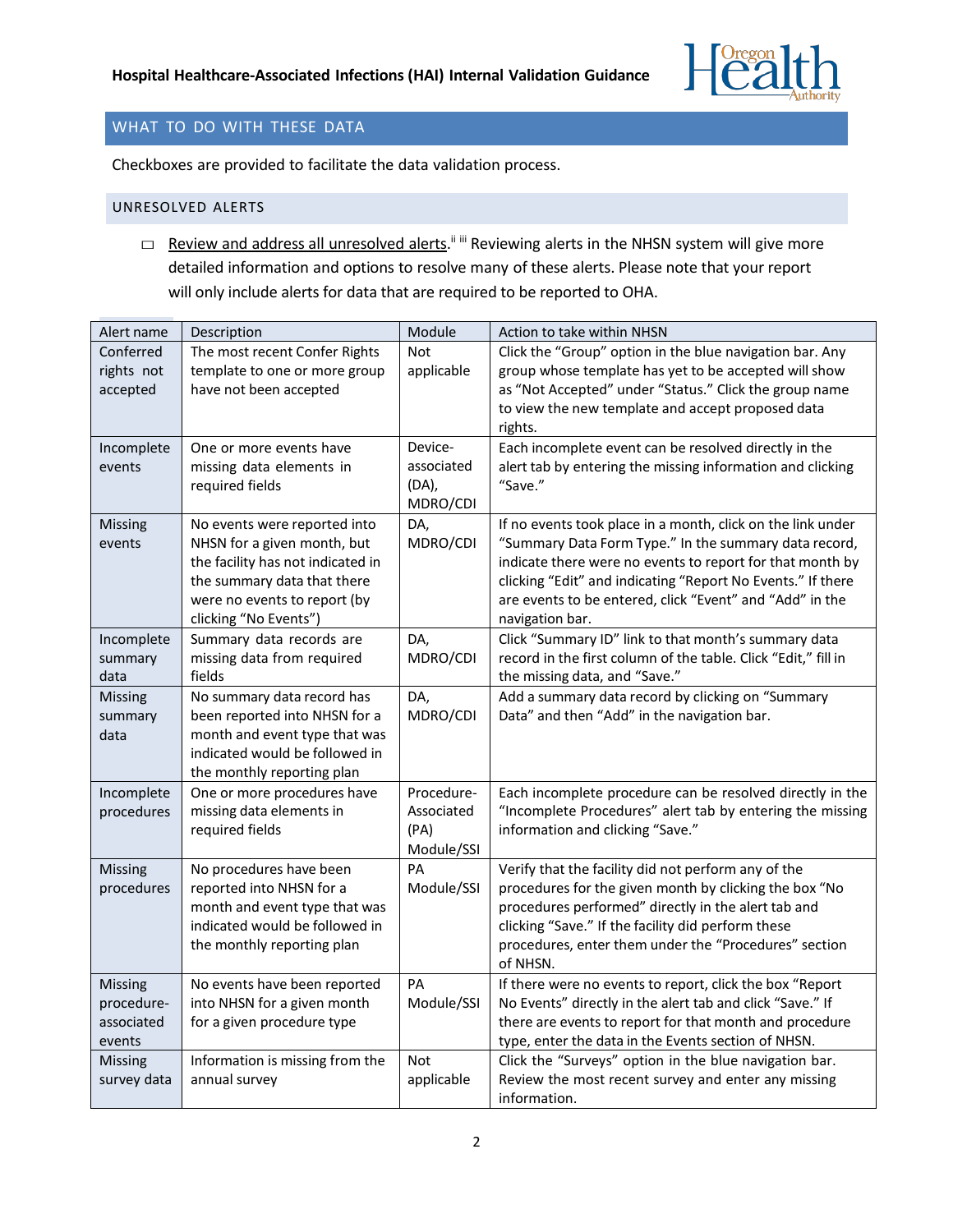

#### GENERAL INFORMATION FOR HAI MEASURE VALIDATION

Review each worksheet for accuracy. It can be helpful to review monthly data worksheets and line listings when annual data appear inaccurate. Facilities can compare these data to both what they reported into NHSN and to the resources they use to collect and report data for these measures (such as operative reports for SSI).

- $\Box$  Regenerate your datasets in NHSN before reviewing the report.
- $\Box$  Review numerator data (infections or events). Note: SSIs are reflected in the month the procedure was performed rather than the month in which the event occurred. For example, an event with an August event date linked to a July procedure date is considered a July event.
- $\Box$  Review denominator data (procedures, device days, patient days, or summary data).
- $\Box$  Review months of data. If the facility reported both numerator and denominator data to NHSN for all 12 months of the year, and had complete monthly reporting plans in place, annual SIR data worksheets should show a value of "12". Any values of less than 12 will be highlighted in yellow to indicate potentially missing months of data.
- $\Box$  Identify any discrepancies between the worksheet data and what the facility expects to see. Feel free to contact the HAI Program if you need help identifying, understanding, or resolving issues.
- $\Box$  Make any needed edits in NHSN to resolve identified discrepancies before the due date provided. After this date, the HAI Program may not be able to accommodate data revisions.

#### ADDITIONAL STEPS IN NHSN

The following steps will also help to increase the accuracy and security of the facility's data.

- $\Box$  Review the Patient Safety Component Annual Hospital Survey and all Monthly Reporting Plans for 2018 to ensure data reported are accurate<sup>iv</sup>
- $\Box$  Review the HAI checklists to help classify reportable events and correctly evaluate NHSN HAI criteria<sup>v</sup>
- $\Box$  Review the mapped locations to ensure that all locations are mapped accurately and are appropriately categorized as active or inactive<sup>vi</sup>
- $\Box$  Review facility users to ensure that each user's rights do not exceed their role regarding NHSN reporting and that those no longer needing access have been inactivated<sup>vii</sup>
- $\square$  Run and review eight Data Quality reportsvill
- $\square$  Run and review the Unusual Susceptibility Profiles Alert<sup>ix</sup>
- $\square$  Review the Issue List, which details known issues with the application<sup>x</sup>
- $\Box$  Review the NHSN 2018 Toolkit and Guidance for Data Quality Checks for Reporting Facilities: 2018 Internal Validation Guidance<sup>xi</sup>
- $\square$  Review the Troubleshooting Guides for additional information<sup>xii</sup>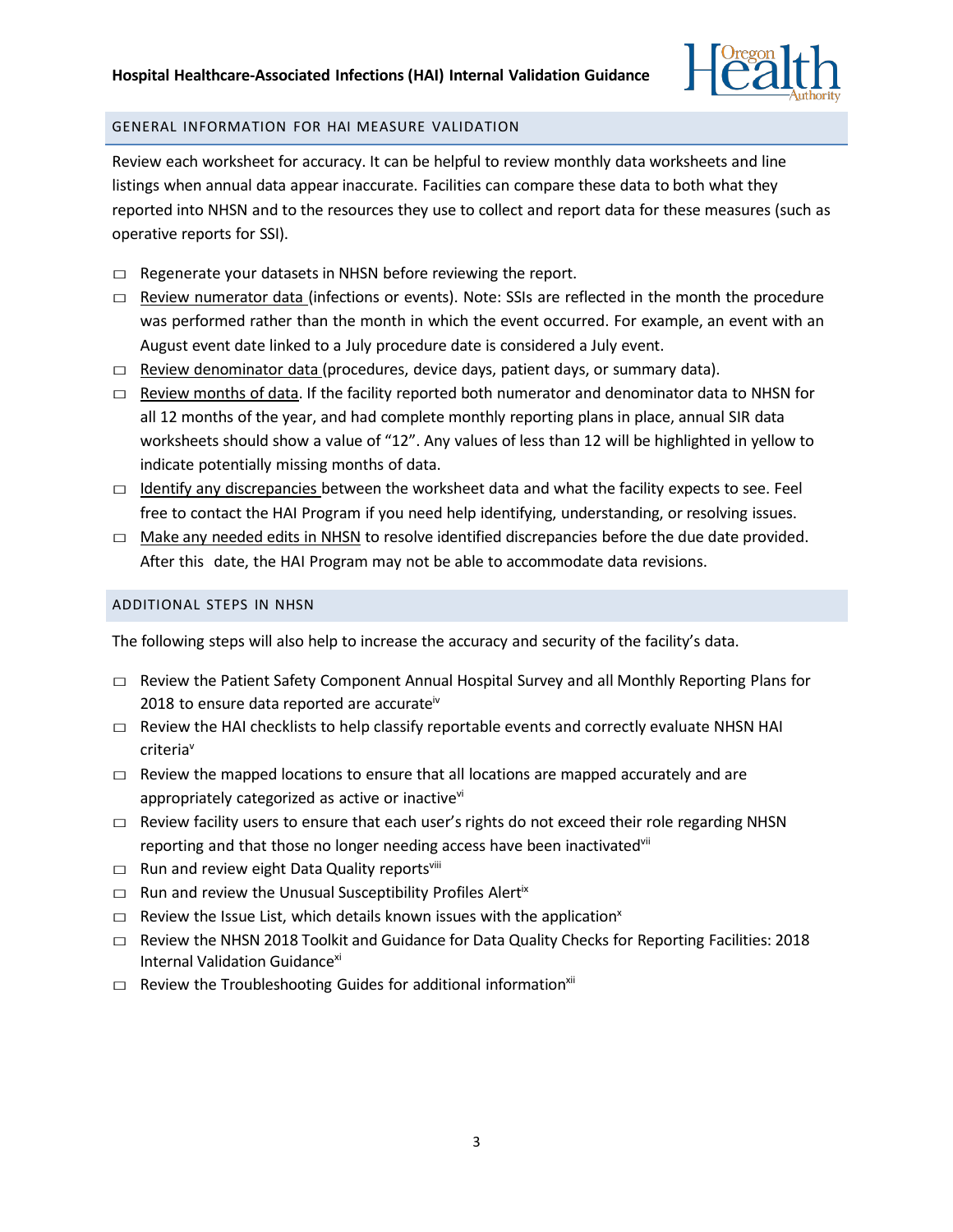

# SUPPLEMENTAL REPORT INFORMATION

Details regarding the data included in the report are provided below. Please note that the information provided in this guide are not exhaustive and are not meant to replace a thorough reading of, and precise adherence to, NHSN protocols. Xiii Please see the References section on the last page of this document for more information.

## FACILITY INFORMATION

This worksheet shows data entered by your facility into the 2018 NHSN Patient Safety Component Annual Facility Survey. Some information from this survey is used to calculate a measure that is part of Oregon's State Health Improvement Plan (SHIP), which addresses leading causes of death, disease, and injury in Oregon through evidence-based and measurable strategies.<sup>xiv</sup>

If this worksheet is blank, it means the facility has not completed the annual survey for 2018.

- Survey Year: The year of annual survey from which data were obtained
- OrgID: The facility's NHSN organization ID
- Name: The name of the facility
- NumICP: The number of full-time infection preventionists working in the facility
- Numbeds: The total number of beds set up and staffed in the facility
- NumICUbeds: The number of ICU beds (including adult, pediatric, and neonatal levels II/III and III) in the facility

### UNRESOLVED ALERTS

This worksheet shows unresolved NHSN alerts for 2018 data, which are generated by NHSN. Alerts draw attention to potential errors and appear upon log-in for each NHSN user that has access to the facility. If there are no unresolved alerts, this worksheet will show "No unresolved alerts." The information in the worksheet will provide more detail regarding each specific unresolved alert.

- Alert type: See table on page 2 for alert descriptions and how they may be resolved
- Module: The NHSN module ("PA" or procedure-associated, "DA" or device-associated, and "MDRO/CDI" or LabID Event)
- Plan year/month: The month and year of the monthly reporting plan
- Location: The name the facility has given the specific location
- Type of unit: The standard NHSN category selected by the facility when mapping the location
- Event type: For event/numerator-related alerts, the type of infection (SSI, CAUTI, LabID, CLABSI)
- Summary data type: For denominator-related alerts, the type of location (ICU, NICU, SCA)
- Procedure code: For SSI-related alerts, the procedure type
- Survey type: The type of annual survey from which data are missing
- Survey year: The year of annual survey from which data are missing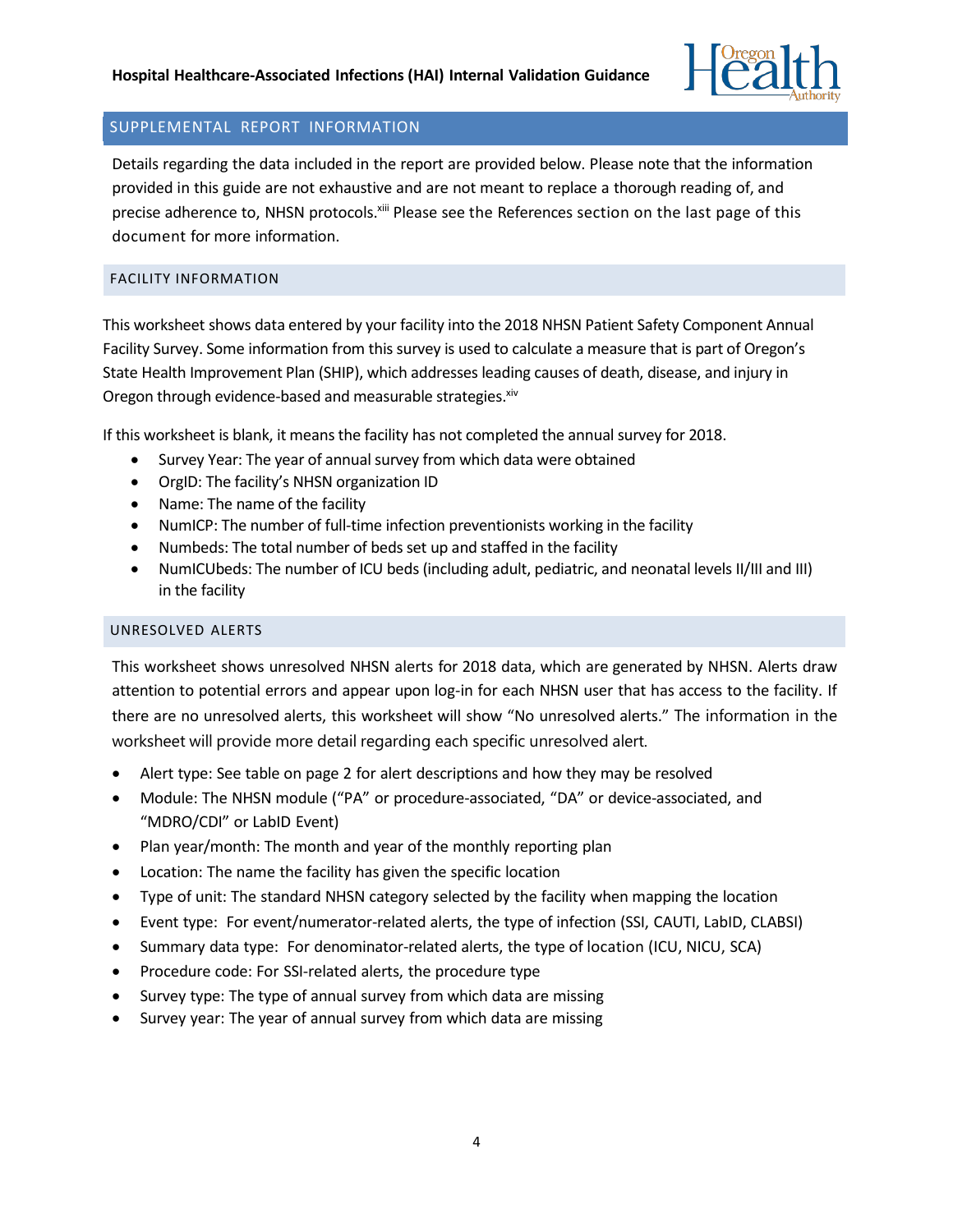

#### EXEMPTIONS

The report will include an exemptions worksheet. Exemptions were offered for 2018 data for two of the measures that are reportable to OHA. An exemption means the facility does not need to report that measure to OHA (it does not exempt the facility from collecting and reporting those data to any other

organization, including the Centers for Medicare and Medicaid Services [CMS]).

Please note that exemptions based on central line days and surgical procedure counts will no longer be offered by OHA starting with 2019 data to ensure HAI data is representative of all Oregon facilities.

The facility's exemptions for 2018 data fall into one of two categories:

- Reporting: The facility has not claimed an exemption for this measure
- Exempt: The facility has claimed an exemption for this measure, is eligible for an exemption but has chosen to voluntarily report these data to OHA, or does not have applicable location types or perform applicable procedures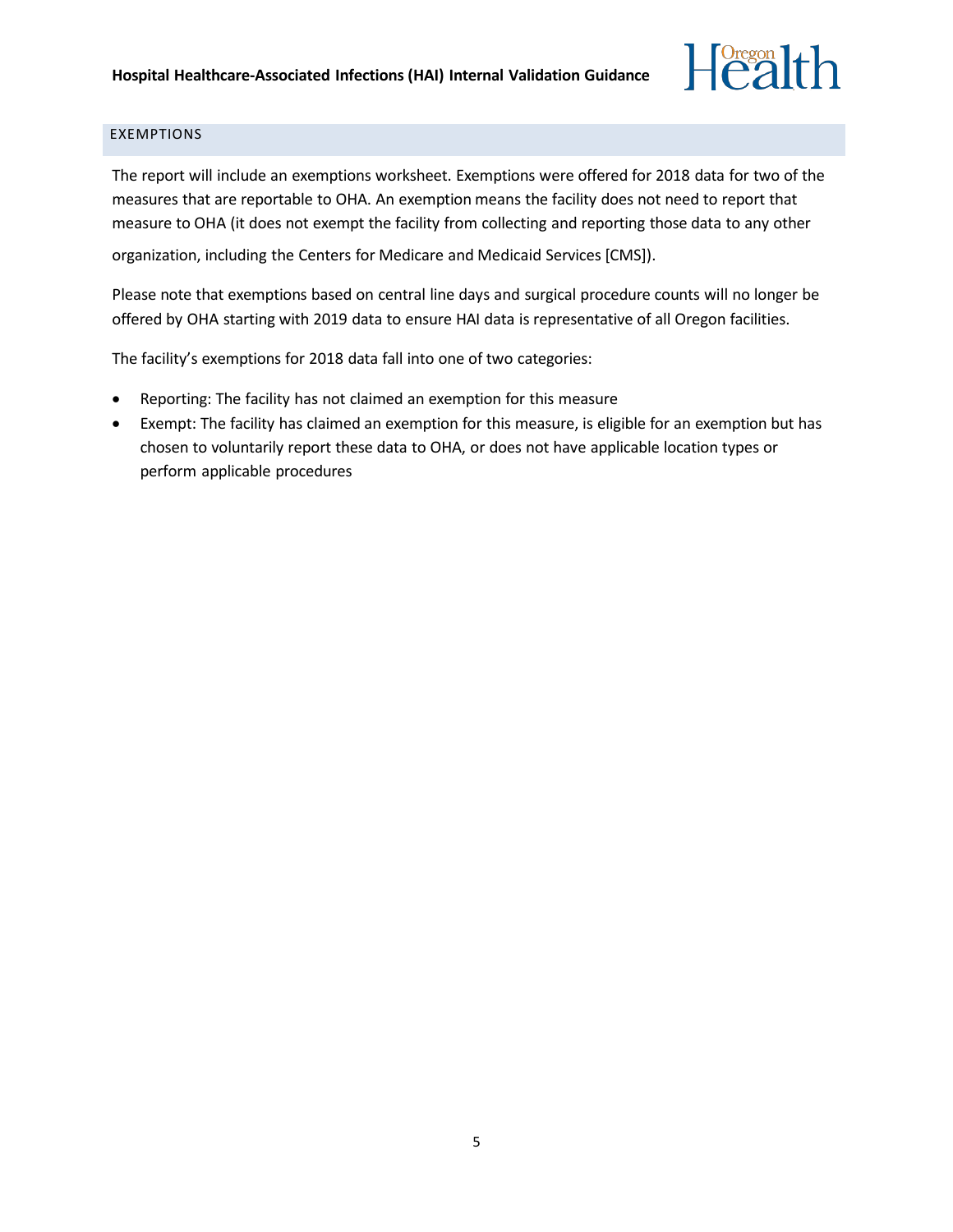

#### HAI MEASURE- SPECIFIC DATA

#### ALL HAI MEASURE WORKSHEETS SHOW THE TIME PERIOD OF DATA PRESENTED.

- Annual SIR data worksheets include the variable "summaryYR."
- Monthly data worksheets include the variable "summaryYM," indicating that each line shows data for one month. If there is no line of data for a given month, it means the facility reported no device days or events, did not enter a monthly reporting plan, or did not complete a monthly reporting plan for that month.
- Line listings include variables that reference a particular date ("eventDate," "admitDate," "locationAdmitDate," "SpecimenDate," and "procDate").

### ALL ANNUAL SIR DATA WORKSHEETS<sup>XV</sup> INCLUDE THE FOLLOWING INFORMATION:

- Predicted infections: The number of infections predicted by NHSN, based on 2015 national data ("numPred," "numPredAdultCmpx," or "numPredPedCmpx").
- SIR: The standardized infection ratio, or ratio of observed to predicted infections ("SIR" or "SIRComplex"). If a row of data had fewer than one predicted infections, no SIR will be calculated.
- 95% confidence interval: The 95% confidence interval for the SIR, measuring statistical significance ("SIR95CI" or "SIRComplex95CI"). If a row of data had fewer than one predicted infections, no 95% confidence interval will be calculated.
- HHS target: The goal SIR established by the US Department of Health and Human Services (HHS) for 2020 ("HHS\_Target").
- Performance compared to HHS target: Whether the HHS goal SIR was met ("HHS\_Target\_Met").
- Months of data counting towards the SIR: The number of months of data for this measure reported into NHSN during 2018 ("Months"). If the facility reported one or more events and/or device days for each month of the reported quarter, the value of this column will be 12. If the facility reported no device days or events, did not enter a monthly reporting plan, or did not complete a monthly reporting plan for a given month, that month will not count towards this value. Any values of less than 12 will be highlighted in yellow to indicate potentially missing months of data.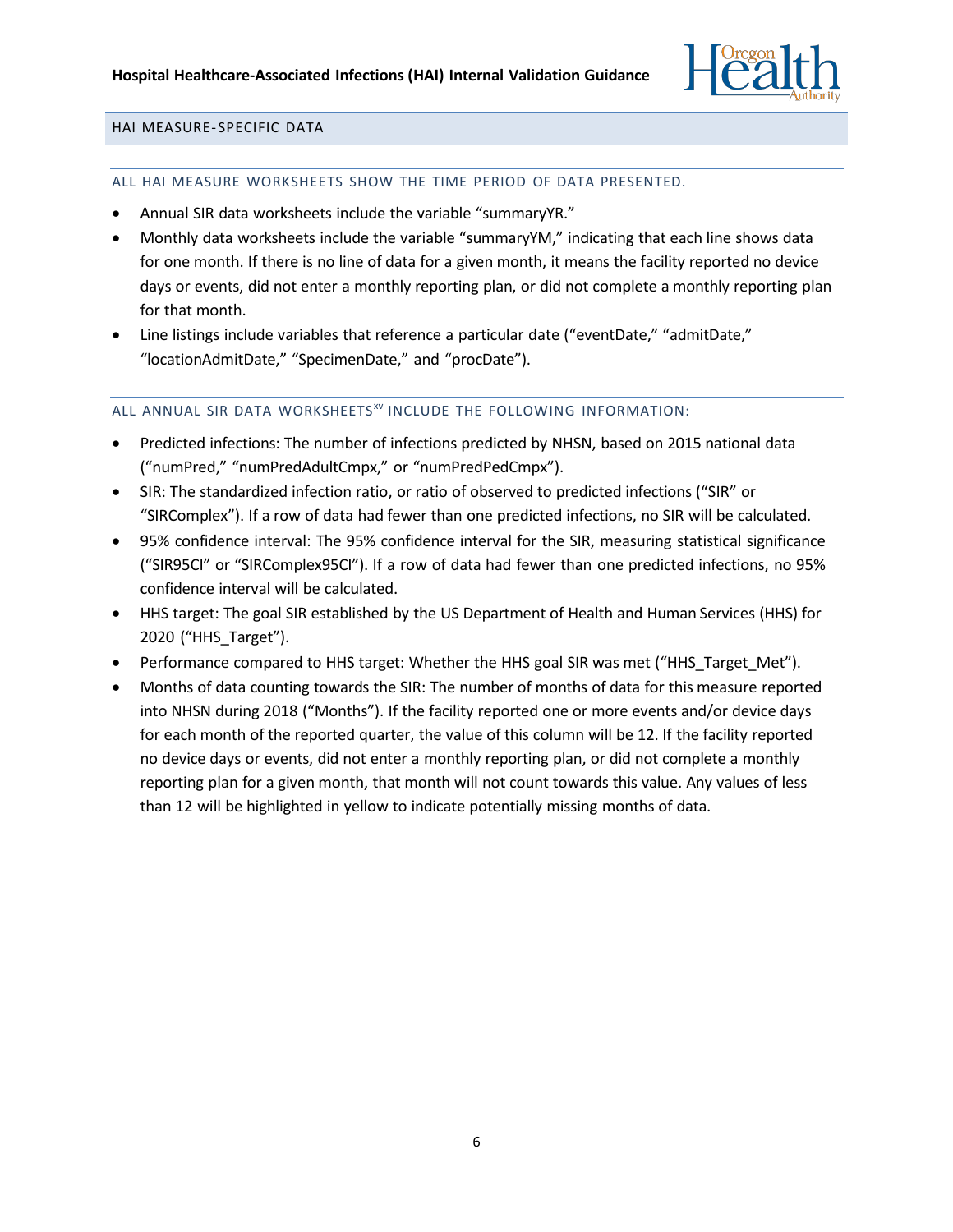

## CLABSI AND CAUTI DATA

The report includes CLABSI and CAUTI worksheets including annual SIR data,<sup>xvi</sup> monthly data, and line listings. If the facility has inpatient rehabilitation facility (IRF) locations, it will have additional worksheets for CAUTI IRF data.

CLABSI and CAUTI are device-associated infections, and are reportable to OHA only in certain locations, which align with the CMS reporting requirements. Refer to the CMS Location Mapping Checklist (Step 3) for a list of the CDC location codes ("loccdc") of reportable units. <sup>xvii</sup> Annual SIR data worksheets for these HAIs are presented in descending level of detail:

- Overall ("OVERALL")
- By ICU ("CC") and ward locations ("WARD")
- By standard NHSN categories selected by the facility when mapping this location ("loccdc")
- By individual reporting location names chosen by the facility ("location")
	- $\circ$  Note: The facility may have more than one unit of the same type, and each will occupy its own row.

Monthly data worksheets show the same data presented on annual SIR data worksheets by month and by location.

Numerator, or event, data for CLABSI and CAUTI are presented as the number of infections that occurred during the year in applicable locations and were reported into NHSN by the facility ("infCount").

Denominator data for CLABSI and CAUTI are presented as device days ("numCLDays" and "numucathdays," respectively). These are the number of days during which patients in applicable locations had the device during the year and were reported into NHSN by the facility.

Depending upon the facility, the CLABSI model used to generate the report is the: -"SIR – Acute Care Hospital CLAB Data," -"SIR – Critical Access Hospital CLAB Data," or -"SIR – Long Term Acute Care CLAB Data." The report will not include:

 $\circ$  BSI events where central line = "No"

- Mucosal barrier injury laboratory-confirmed BSI (MBI-LCBI) events
- $\circ$  Data from any location that is not categorized as an adult, pediatric, or neonatal intensive care unit (ICU) or an adult or pediatric medical, surgical, or medical/surgical ward

Depending on the facility, the CAUTI model(s) used to generate the report is the: -"SIR – Acute Care Hospital CAU Data," -"SIR – Critical Access Hospital CAU Data," -"SIR – Long Term Acute Care CAU Data," or -"SIR – Inpatient Rehab Facilities CAU Data."

## The report will not include:

- $\circ$  UTI events where urinary catheter = "Neither"
- $\circ$  Data from any location that is not categorized as an adult or pediatric ICU or an adult or pediatric medical, surgical, medical/surgical, or inpatient rehabilitation ward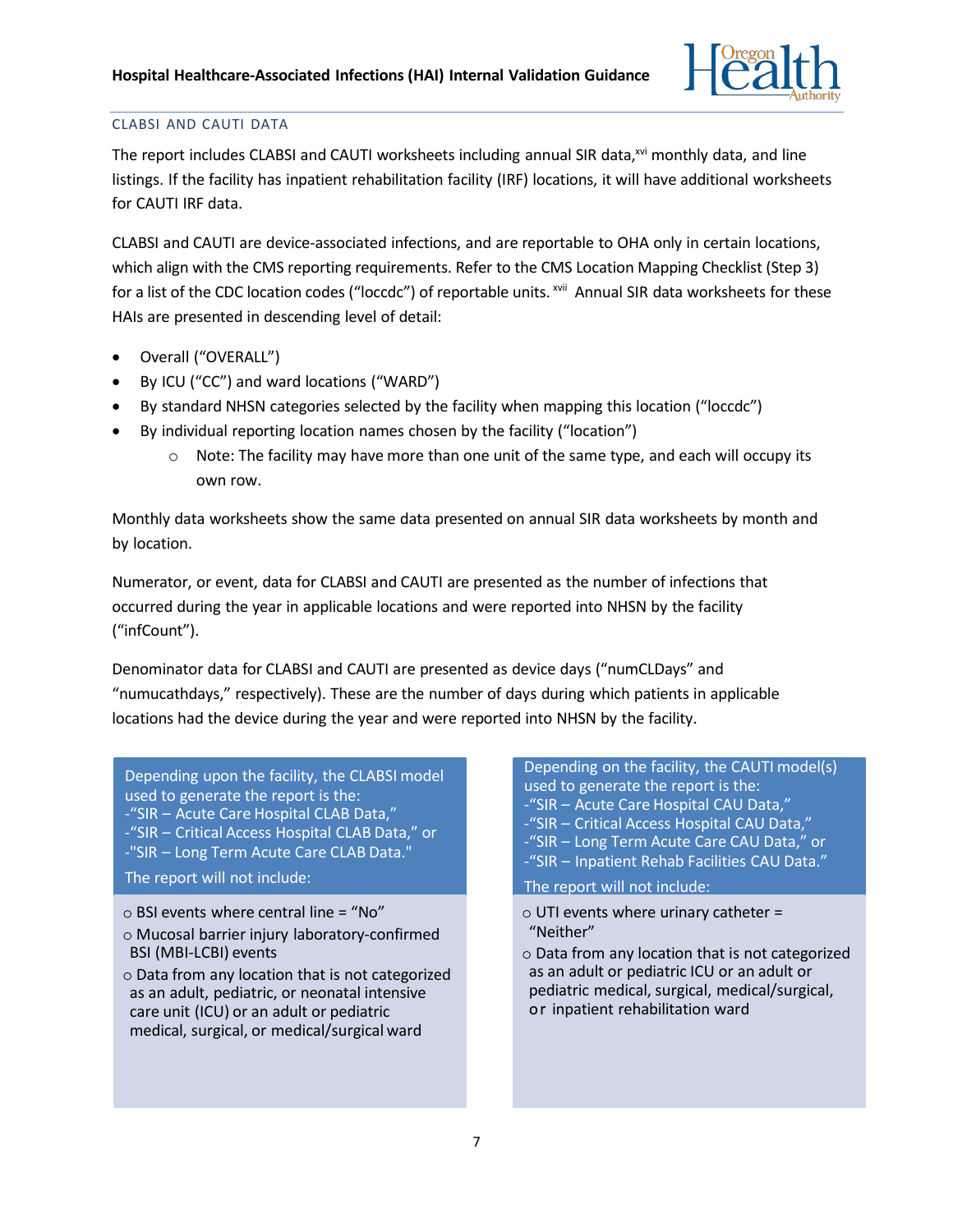

#### MRSA BSI AND CDI LABID DATA

The report will include MRSA BSI and CDI worksheets including annual SIR data,<sup>xviii</sup> monthly data, and line listings.

MRSA BSI and CDI are LabID Events and are reportable to OHA only in certain locations categorized as "FACWIDEIN" as well as emergency departments, 24-hour observation units, and inpatient rehabilitation facility locations. Annual SIR data worksheets for these HAIs are presented on one line for the entire facility; however, if the facility has inpatient rehabilitation facility (IRF) locations, it will have additional worksheets for MRSA BSI and CDI IRF data. Monthly data worksheets show the same data presented on annual SIR data worksheets by month.

Numerator, or event, data for MRSA BSI and CDI are presented as the number of positive laboratory results that were collected for clinical purposes during the year in applicable locations and were reported into NHSN by the facility and ("MRSAbldIncCount" and "CDIF\_facIncHOCount," respectively).

Denominator data for MRSA BSI and CDI are presented as patient days ("numpatdays"). These are the number of days spent by patients in applicable locations during the year and reported into NHSN by the facility.

Depending on the facility, the CDI model used to generate the report is the: -"SIR – Acute Care Hospital CDI Facwide IN LabID Data," -"SIR – Critical Access Hospital CDI Facwide IN LabID Data," or -"SIR – Long Term Acute Care CDI Facwide IN LabID Data."

The report will only include:

- Specimens collected in an inpatient location (in acute-care or critical-access hospitals, these include CMS-certified inpatient rehabilitation [IRF] or psychiatric [IPF] locations with a separate CMS certification number [CCN]), as determined by the standard NHSN category selected by the facility when mapping each location ("loccdc"), in an ED, or in a 24-hour observation location
- $\circ$  Specimens classified as "healthcare facilityonset" (HO), meaning the specimen collection date was >3 days after the patient's facility admission date (day of admission=Day 1).
- $\circ$  Incident events, meaning the event occurred >56 days after the most recent CDI LabID Event for that patient that occurred in any applicable location as defined above.

Depending on the facility, the MRSA BSI model used to generate the report is the: -"SIR – Acute Care Hospital MRSA Blood Facwide IN LabID Data," -"SIR – Critical Access Hospital MRSA Blood

Facwide IN LabID Data," or -"SIR – Long Term Acute Care MRSA Blood Facwide IN LabID Data."

The report will only include:

- MRSA-positive blood specimens
- $\circ$  Specimens collected in an inpatient location (in acute-care or critical-access hospitals, these do not include CMS-certified IRF or IPF locations with a separate CCN), as determined by the standard NHSN category selected by your facility when mapping each location ("loccdc"), in an ED, or in a 24-hour observation location
- $\circ$  Specimens classified as "healthcare facilityonset" (HO), meaning the specimen collection date was >3 days after the patient's facility admission date (day of admission=Day 1).
- $\circ$  Incident events, meaning the patient did not have any prior positive MRSA blood specimen LabID events in the previous 14 days in any applicable location as defined above (specimen collection date=Day 1).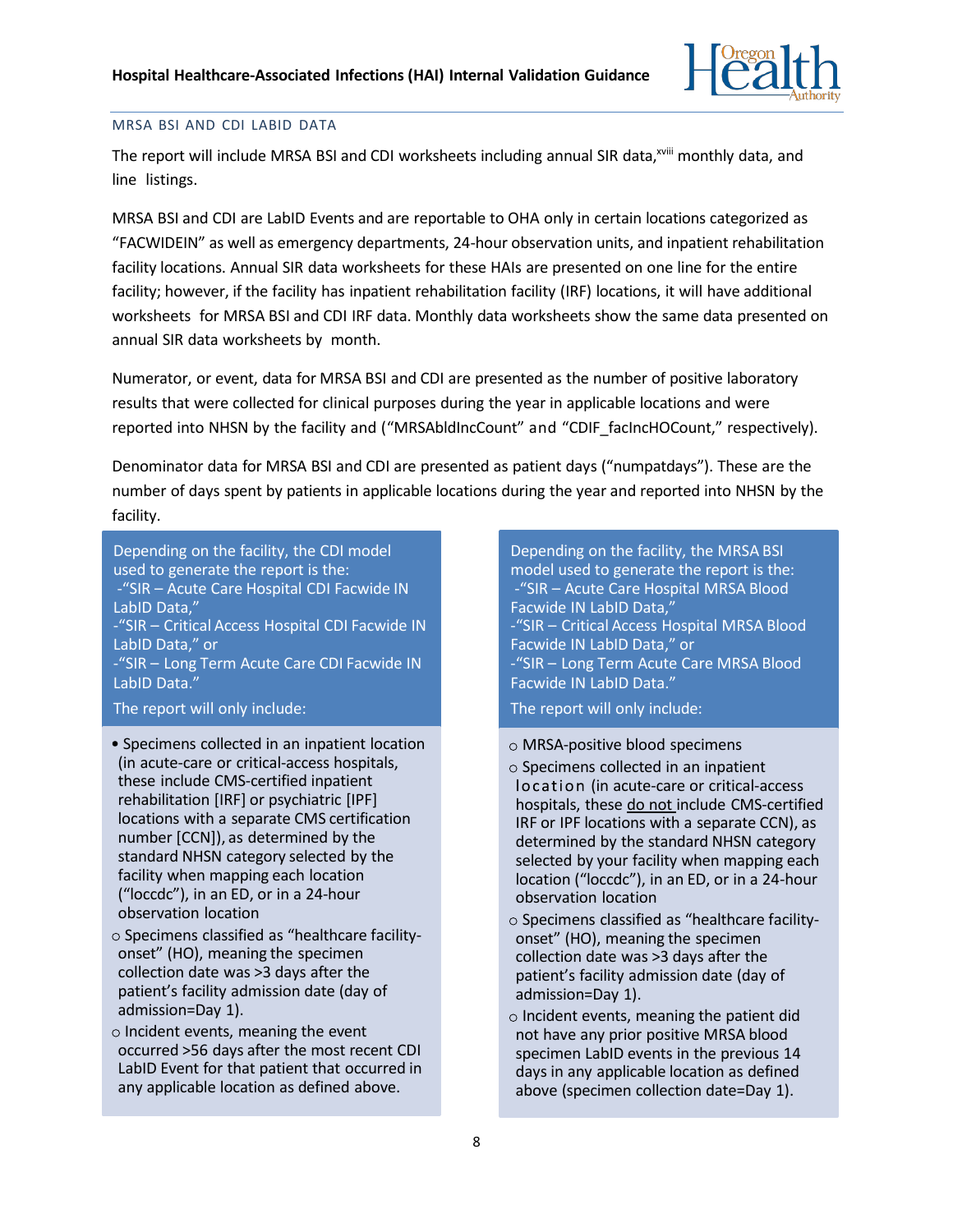

## SSI DATA

The report will include SSI worksheets including annual SIR data, monthly data, a line listing of all events, and a line listing of all procedures excluded. Procedures in adult (≥ 18 years of age at the time of the procedure) and pediatric patients are presented separately on annual and monthly data worksheets. Please note that two line listings are provided for SSI data; one listing all events contributing to the SIR, and one listing all procedures excluded from the SIR. These line listings may help your facility determine the reason why certain procedures or events were included in or excluded from the analysis. Page 6 of the October 2018 NHSN Newsletter contains additional information regarding procedures and events excluded from the SSI SIR. xix

SSI data are procedure-associated infections, and are reportable to OHA following six types of procedures in all facility locations. Annual SIR data worksheets for these HAIs are presented on one row for all procedure types combined, and on one line per procedure type ("procCode"). Monthly data worksheets show the same data presented on annual SIR data worksheets by month and procedure type.

Numerator, or event, data for SSI are presented as the number of infections associated with procedures of a given type (CBGB, COLO, HPRO, HYST, KPRO, and LAM) carried out during the year and reported into NHSN by the facility ("procCount").

Denominator data for SSI are presented as the number of procedures of a given type carried out during the year and reported into NHSN by the facility ("infCountAdultCmpx" and "infCountPedCmpx").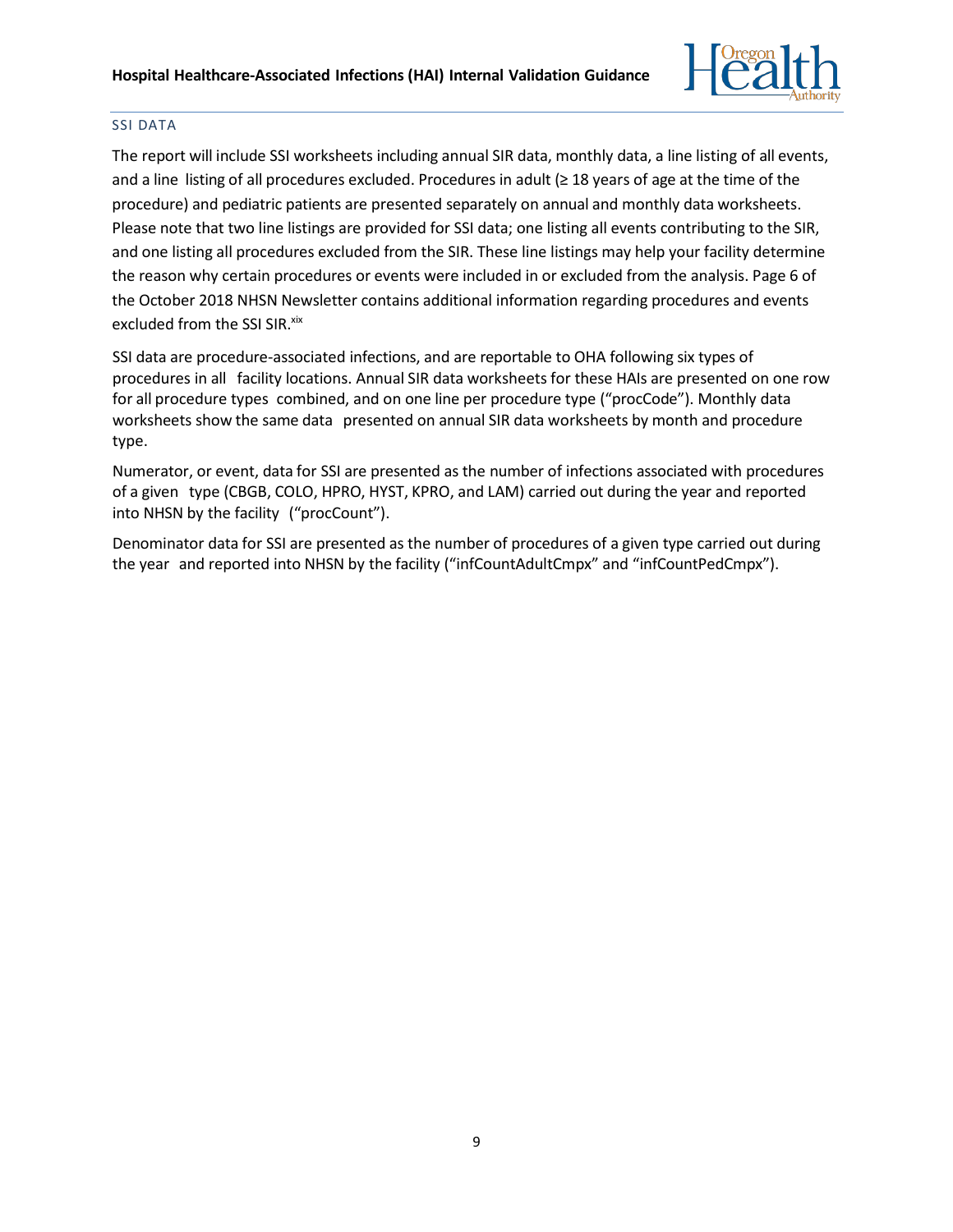

The SIR model used to generate the report is the "Complex Admission/Readmission [A/R] SSI Model."

The report will only include:

- $\circ$  Procedure and event data for CBGB, COLO,HPRO, HYST, KPRO and LAM
- $\circ$  Inpatient procedures and associated **SSIs**
- $\circ$  In-plan data
- $\circ$  Deep Incisional Primary SSIs and Organ/Space SSIs
- $\circ$  SSIs identified on admission or readmission to the facility where the procedure was performed

#### As referenced in the line listing of the procedures excluded worksheet, the SIR report will not include:

- $\circ$  Superficial incisional secondary (SIS) or deep incisional secondary (DIS) SSIs
- $\circ$  SSIs associated with
- Procedures carried out in 2017, even if the SSI occurred in 2018
- Outpatient procedures and associated SSIs
- $\circ$  Procedures performed on patients with
- Gender = "Other"
- Age at the time of procedure greater than 109 years
- Body Mass Index (BMI) of less than 12 or greater than 60 in adult patients
- BMI of less than 10.49 or greater than 65.79 in pediatric patients
- $\circ$  Procedures with
- Present at time of surgery ("PATOS")=Yes
- **Duration of less than 5 minutes**
- Duration of greater than interquartile range=5
- $\circ$  Procedures with missing data
- Closure technique
- ASA score
- Gender
- $\circ$  Procedures or SSIs reported by facilities with data missing from the Annual Facility Survey
- Medical affiliation
- Medical affiliation="Y" and "Medical Type" missing
- Number of beds